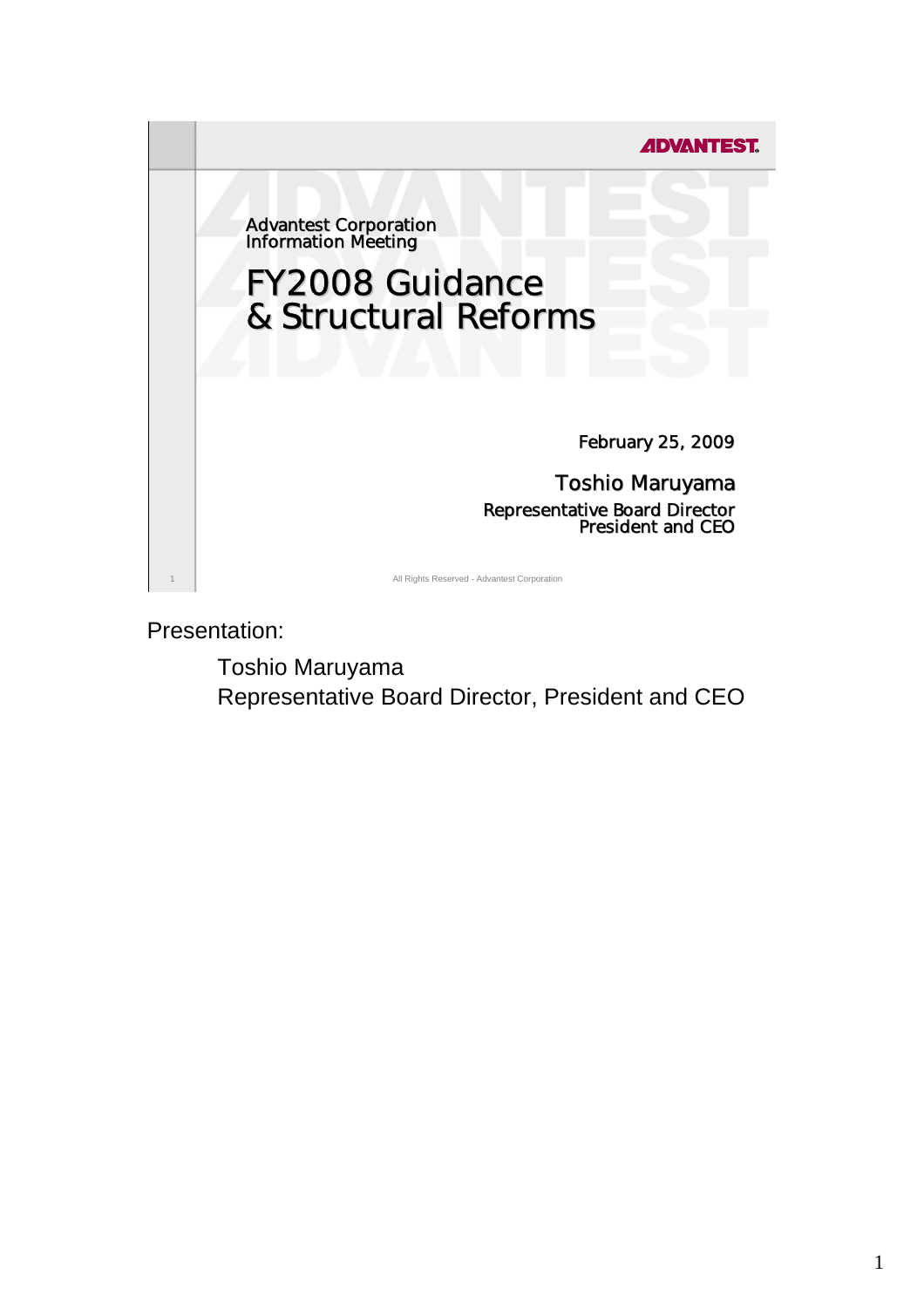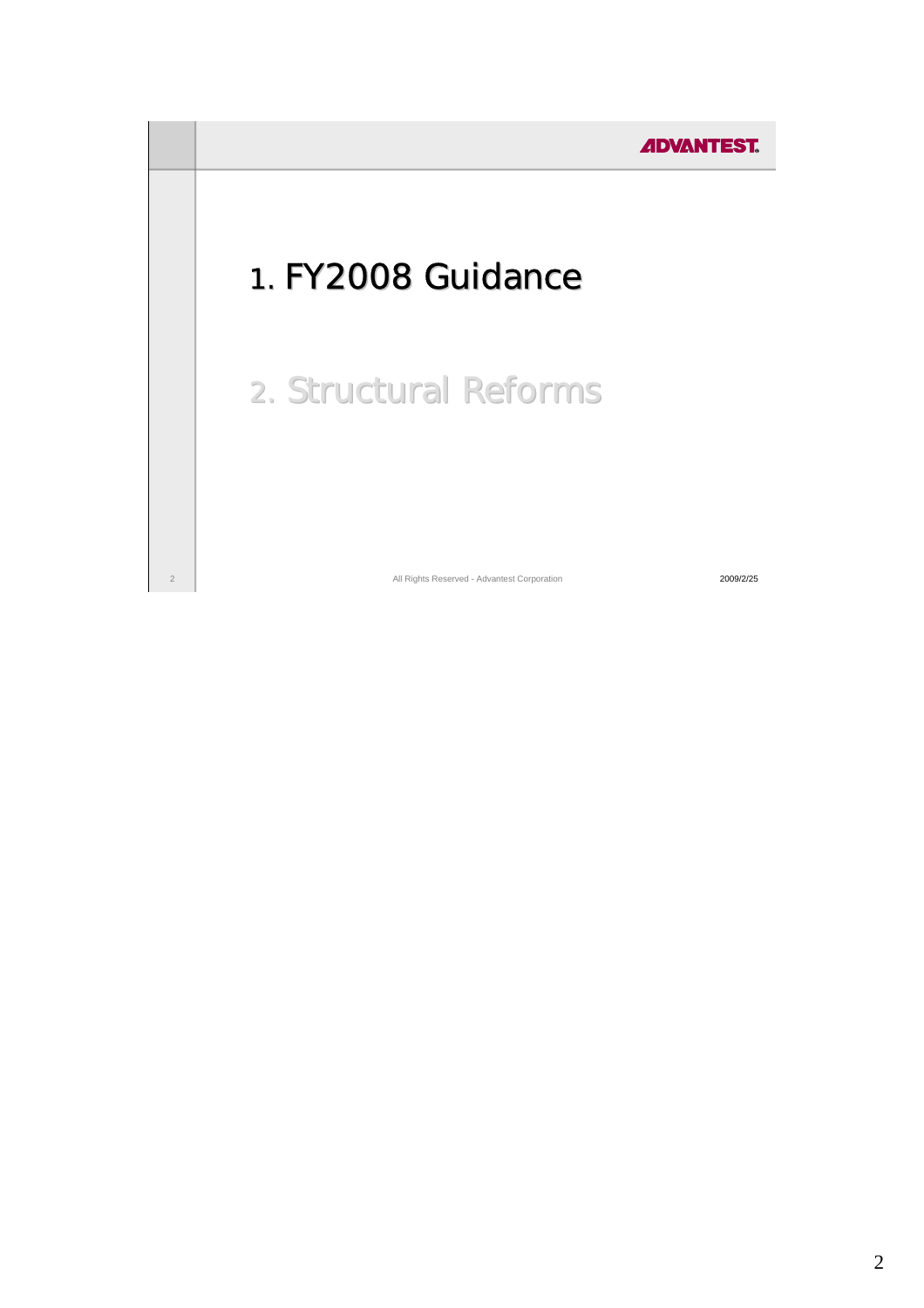|   | <b>FY2008 Guidance</b>      |                                             |                             | <b>ADVANTEST.</b>    |
|---|-----------------------------|---------------------------------------------|-----------------------------|----------------------|
|   |                             |                                             |                             | In Billions of Yen)  |
|   |                             | FY2007                                      | <b>FY2008</b><br>(Forecast) | Y on Y<br>(% change) |
|   | <b>Sales</b>                | 182.8                                       | 75.0                        | $-59.0$              |
|   | Operating<br><b>Income</b>  | 22.7                                        | $-50.0$                     |                      |
|   | Non-<br>operating<br>Income | 0.8                                         | $-4.0$                      |                      |
|   | Income<br>before Tax        | 23.5                                        | $-54.0$                     |                      |
|   | Net Income                  | 16.6                                        | $-78.0$                     |                      |
| 3 |                             | All Rights Reserved - Advantest Corporation |                             | 2009/2/25            |

Forecast for FY2008 (including costs related to structural reforms):

| Sales:                |  | 75.0 billion yen (-59% year-on-year) |
|-----------------------|--|--------------------------------------|
| Operating Income:     |  | -50.0 billion yen                    |
| Non-Operating Income: |  | -4.0 billion yen                     |
| Income before Tax:    |  | -54.0 billion yen                    |
| Net Income:           |  | -78.0 billion yen                    |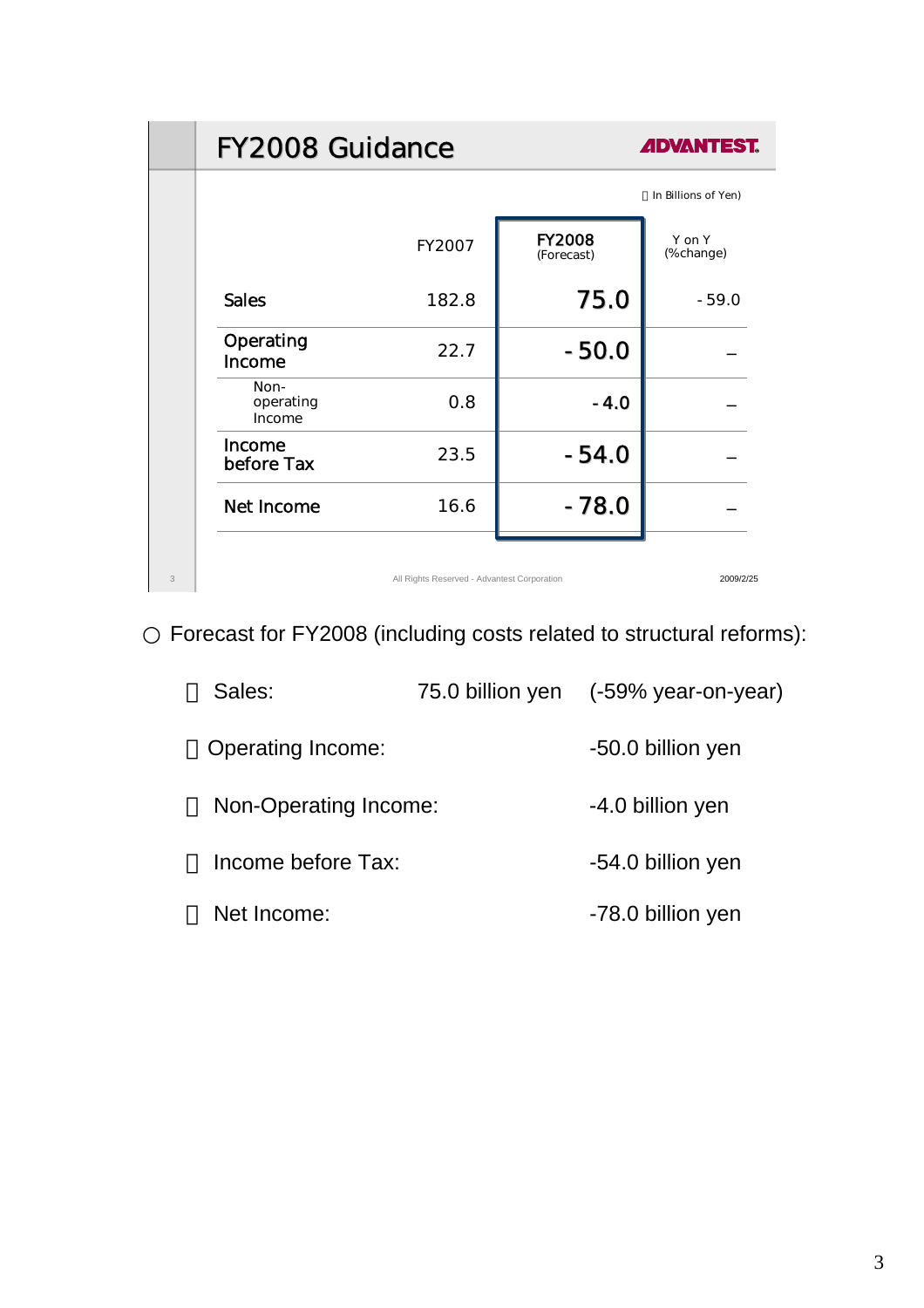

Quarterly Sales Trends:

We expect a further sequential sales decline in the fourth quarter of FY2008.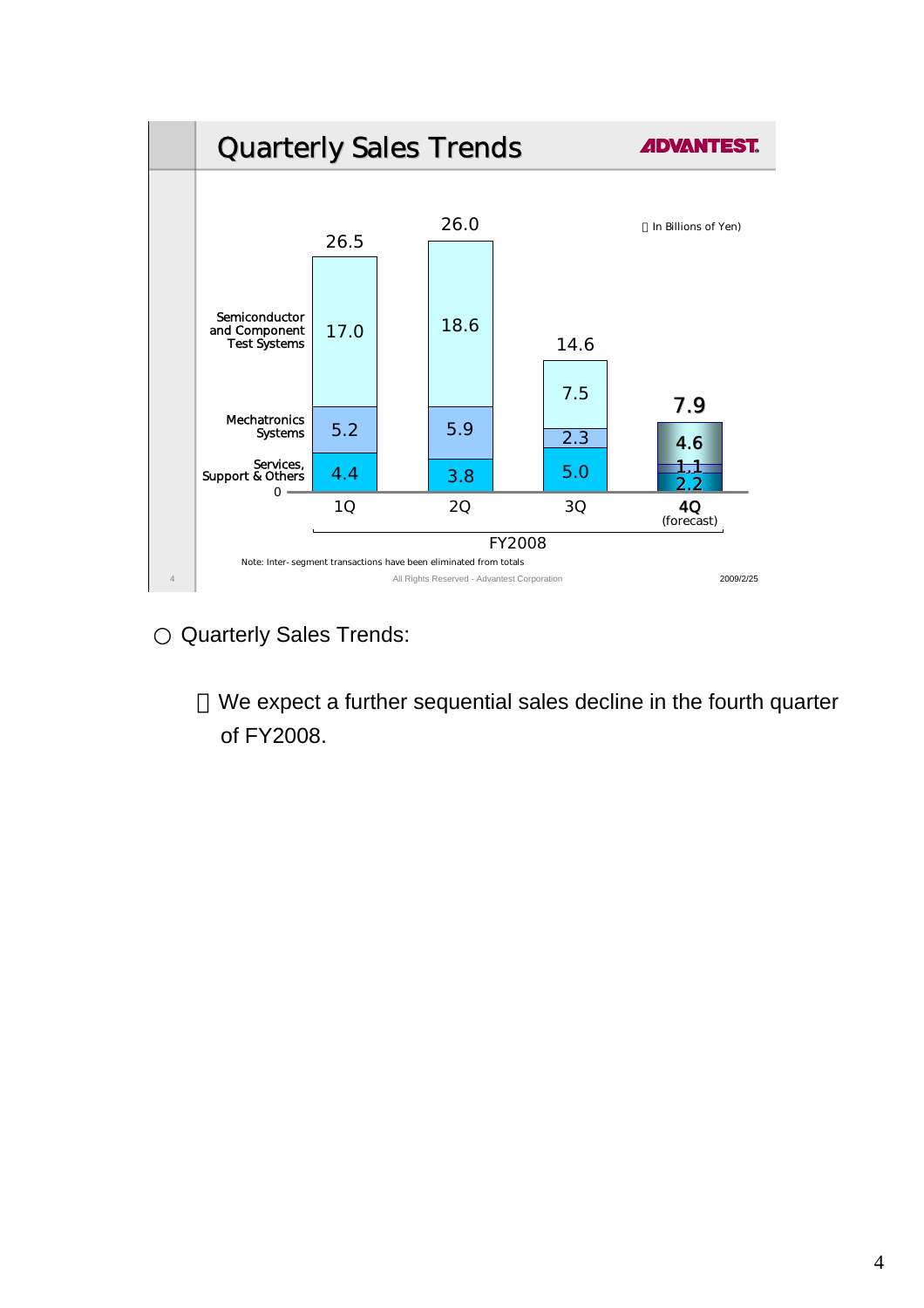

FY2008 Operating Profit Forecast: - 50.0 billion yen

Chief factors influencing our operating profit:

Sales gap: 60.0 billion yen Costs related to structural reforms: 25.0 billion yen Cost savings in FY2008: 12.3 billion yen

Note: further details of our structural reforms may be found on pages 10-14.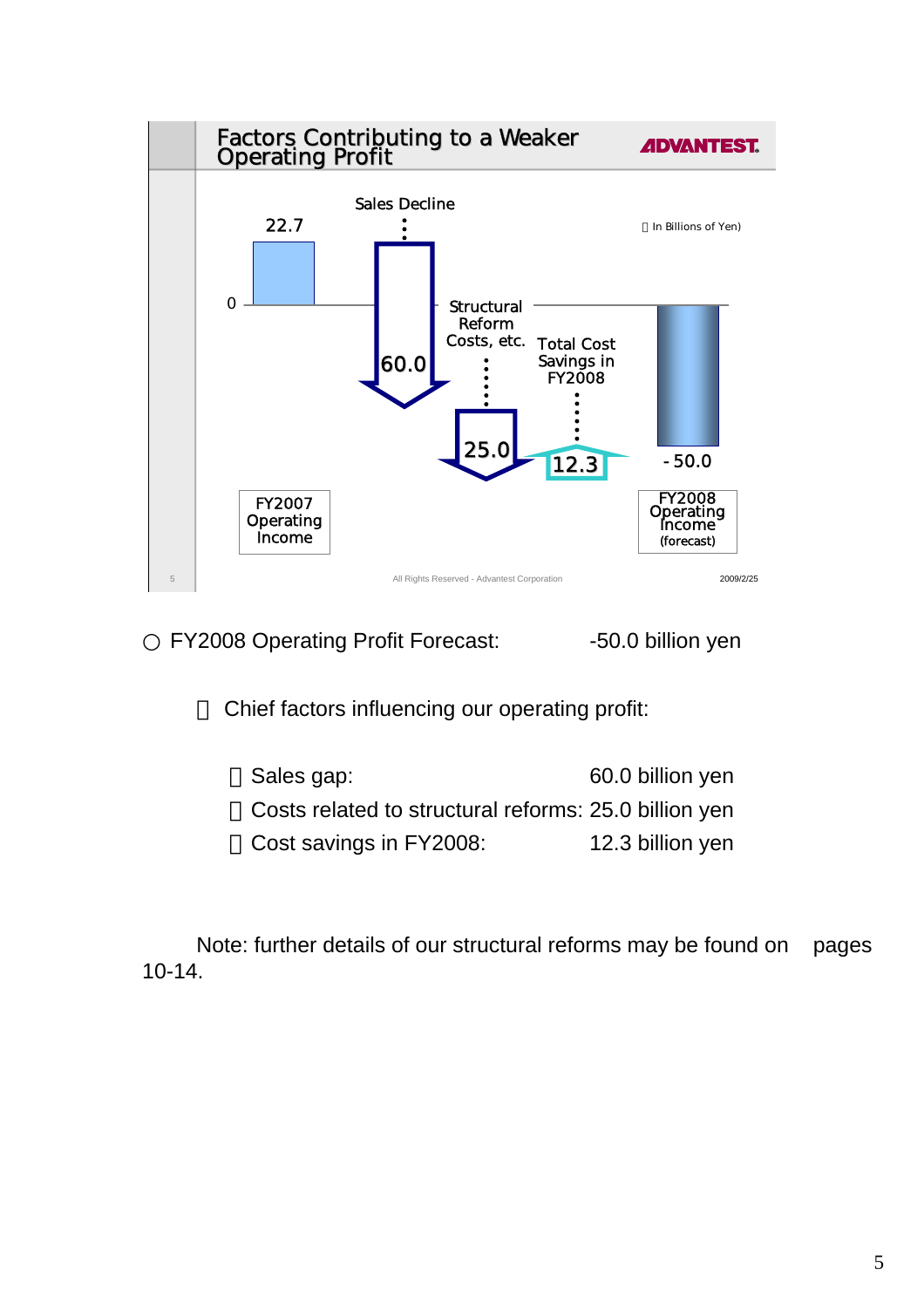

FY2008 Net Income Forecast: - 78.0 billion yen

Chief factors contributing to net loss:

| Income taxes:                    | +21.0 billion yen |
|----------------------------------|-------------------|
| Reversal of deferred tax assets: | -45.0 billion yen |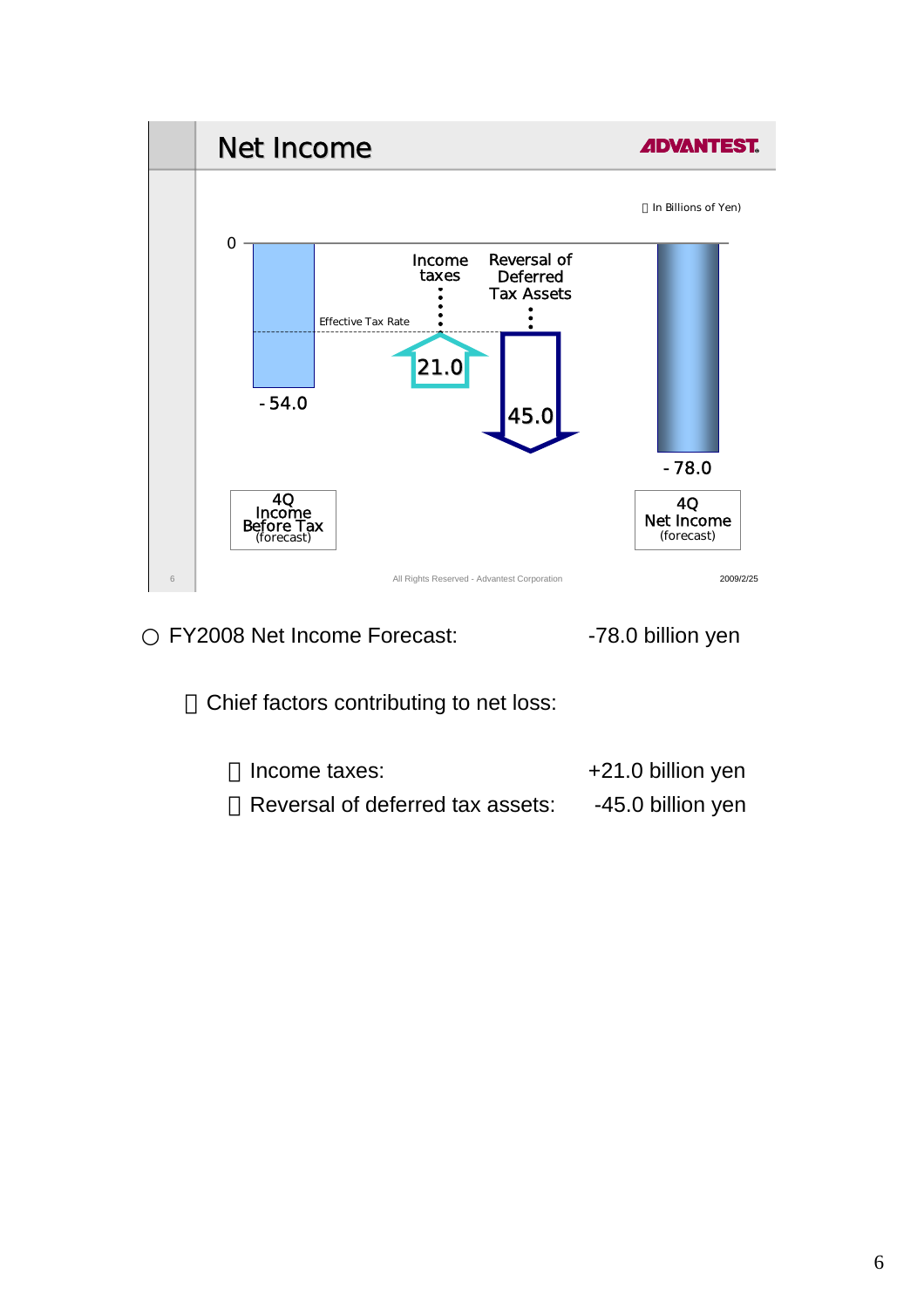|                | <b>FY2008 Dividend Forecast</b>             |         |             | <b>ADVANTEST.</b>      |
|----------------|---------------------------------------------|---------|-------------|------------------------|
|                |                                             |         |             |                        |
|                |                                             | Interim | End of year | <b>Total</b><br>Annual |
|                | <b>FY2007</b>                               | 25 yen  | 25 yen      | 50 yen                 |
|                | <b>FY2008</b><br>(forecast)                 | 25 yen  | $5$ yen     | <b>30</b> yen          |
|                | Y on Y<br>Change                            |         |             | $-20$ yen              |
|                |                                             |         |             |                        |
| $\overline{7}$ | All Rights Reserved - Advantest Corporation |         | 2009/2/25   |                        |

FY2008 Dividend Forecast:

Our end-of-year dividend forecast has been revised from 25 yen, as announced on October 30 2008, to 5 yen.

Our total annual dividend for FY2008 is now expected to be 30 yen, a decrease of 20 yen from FY2007.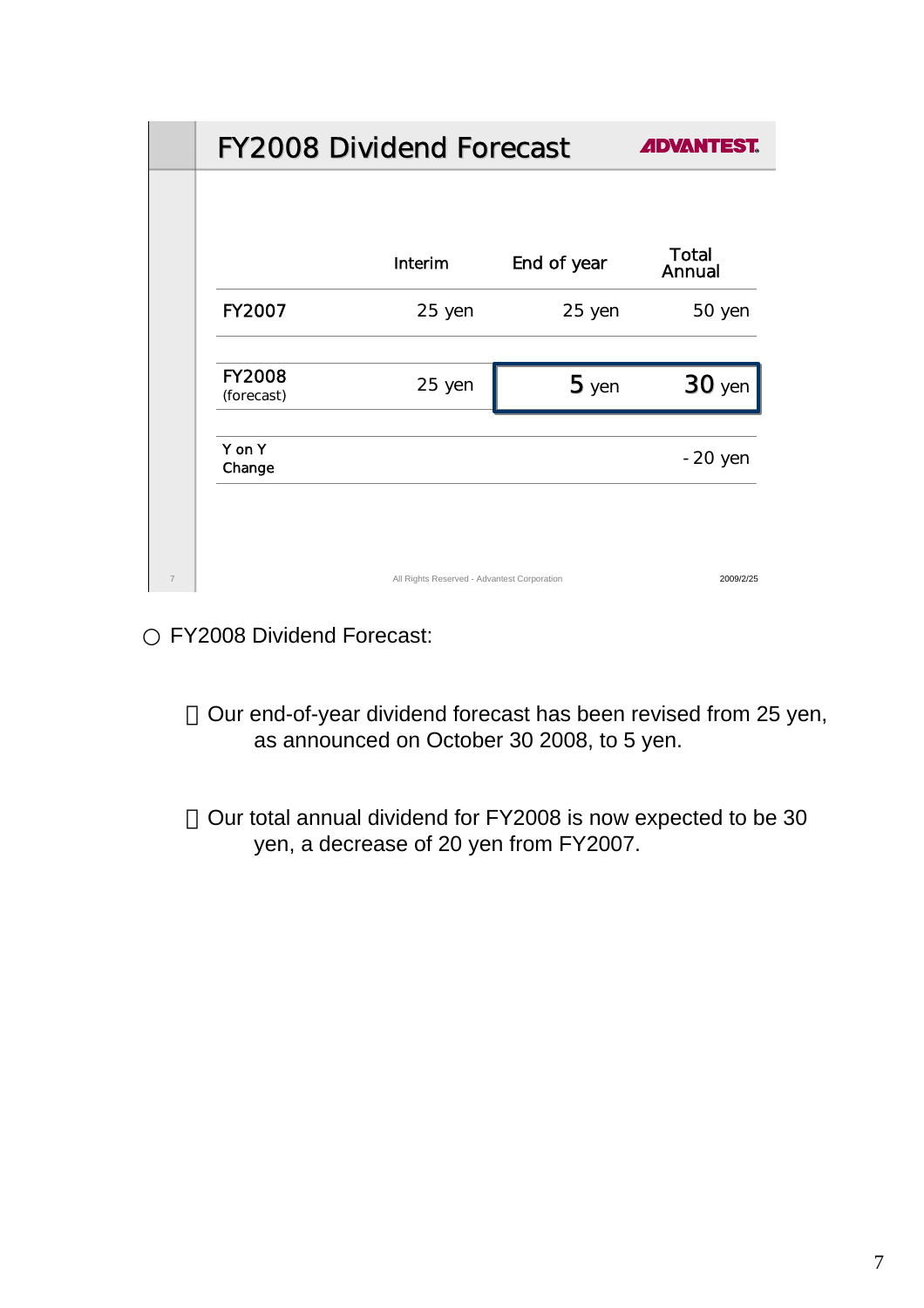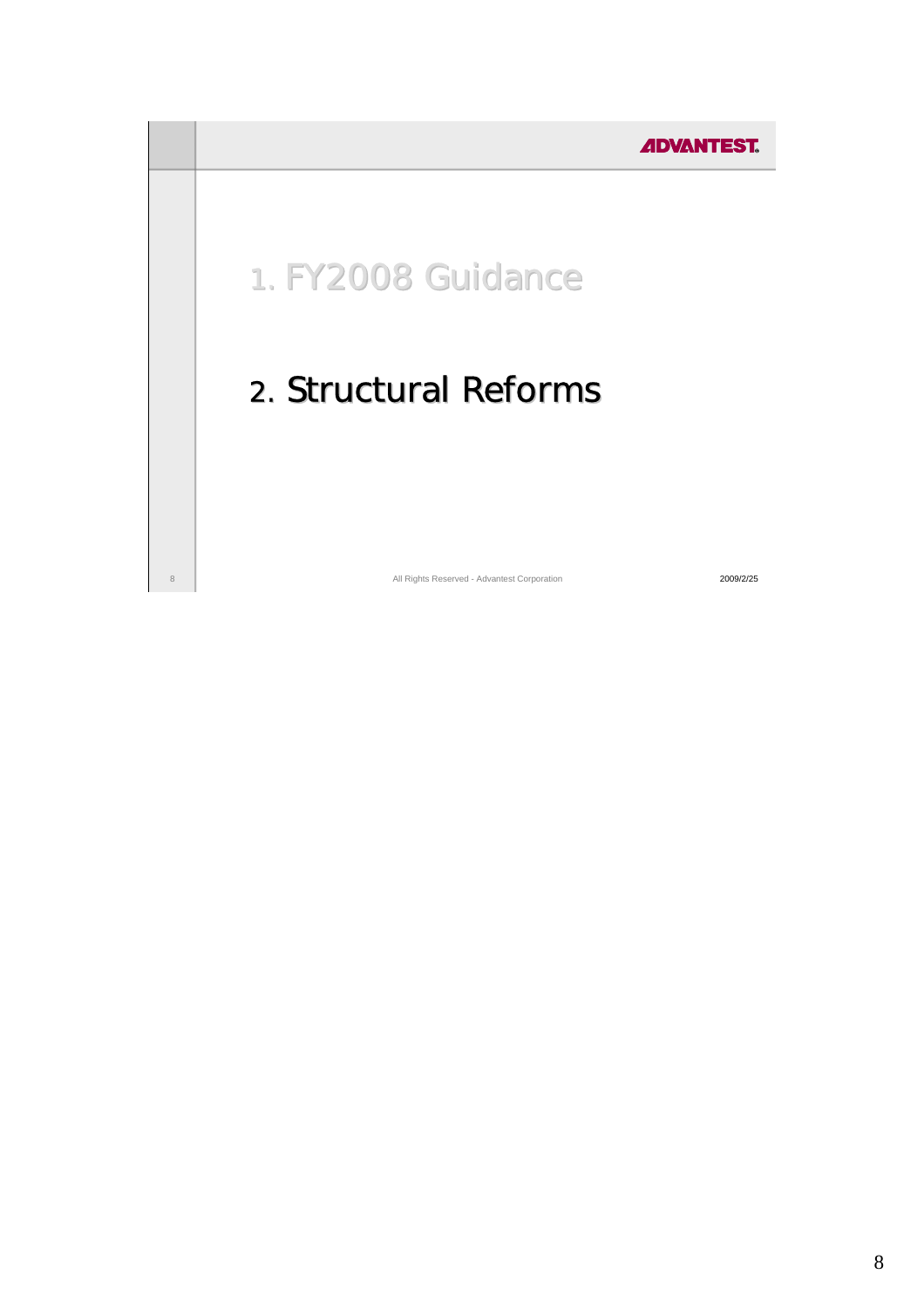

Background to our Newly Implemented Structural Reforms:

We expect the ATE market decline in FY2009 to outstrip that of FY2008. Further, we do not predict an immediate recovery even in FY2010.

> Therefore, we have decided to implement a sweeping new round of structural reforms.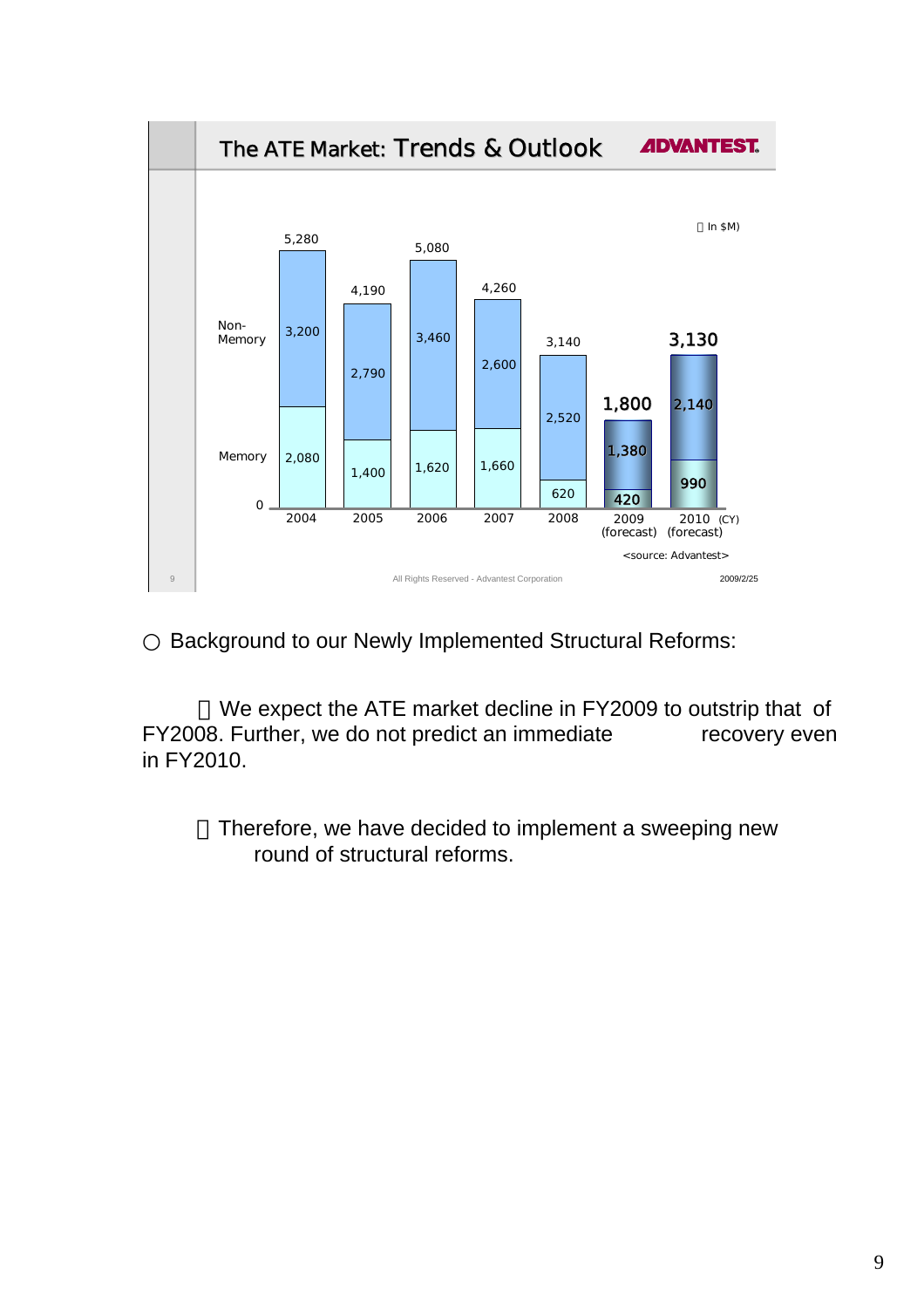

Major Structural Reform Measures:

**Workforce Rightsizing** 

**Payroll Reduction** 

**Focus on Select Markets**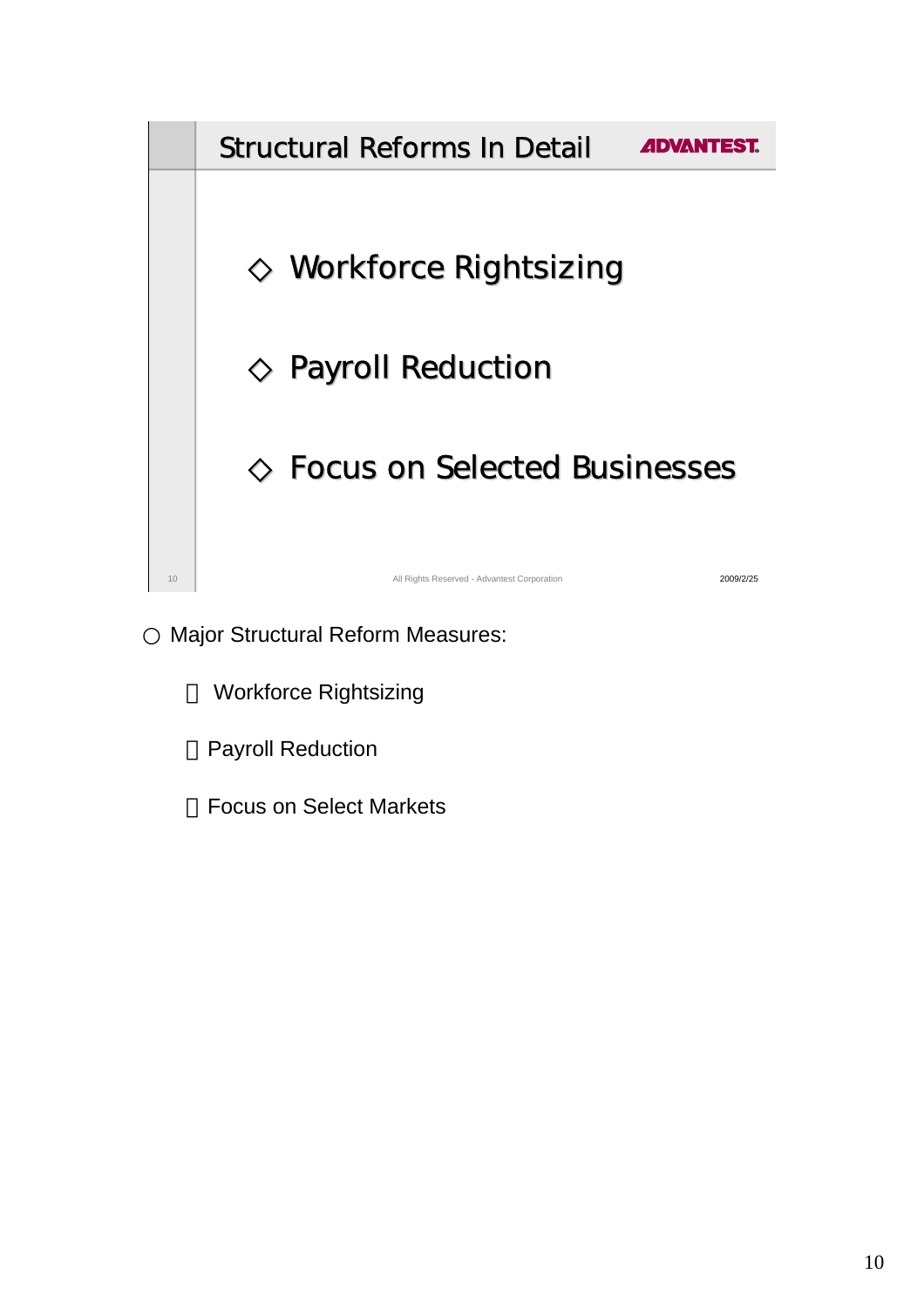

Workforce Rightsizing:

By the end of March 2009, we aim to reduce our total workforce to 3,400.

Temporary employees' contracts will not be renewed (implemented in November 2008)

Permanent employees are being offered voluntary retirement

(implemented in February 2009)

We expect to reach our target of 1,200 total layoffs in FY2008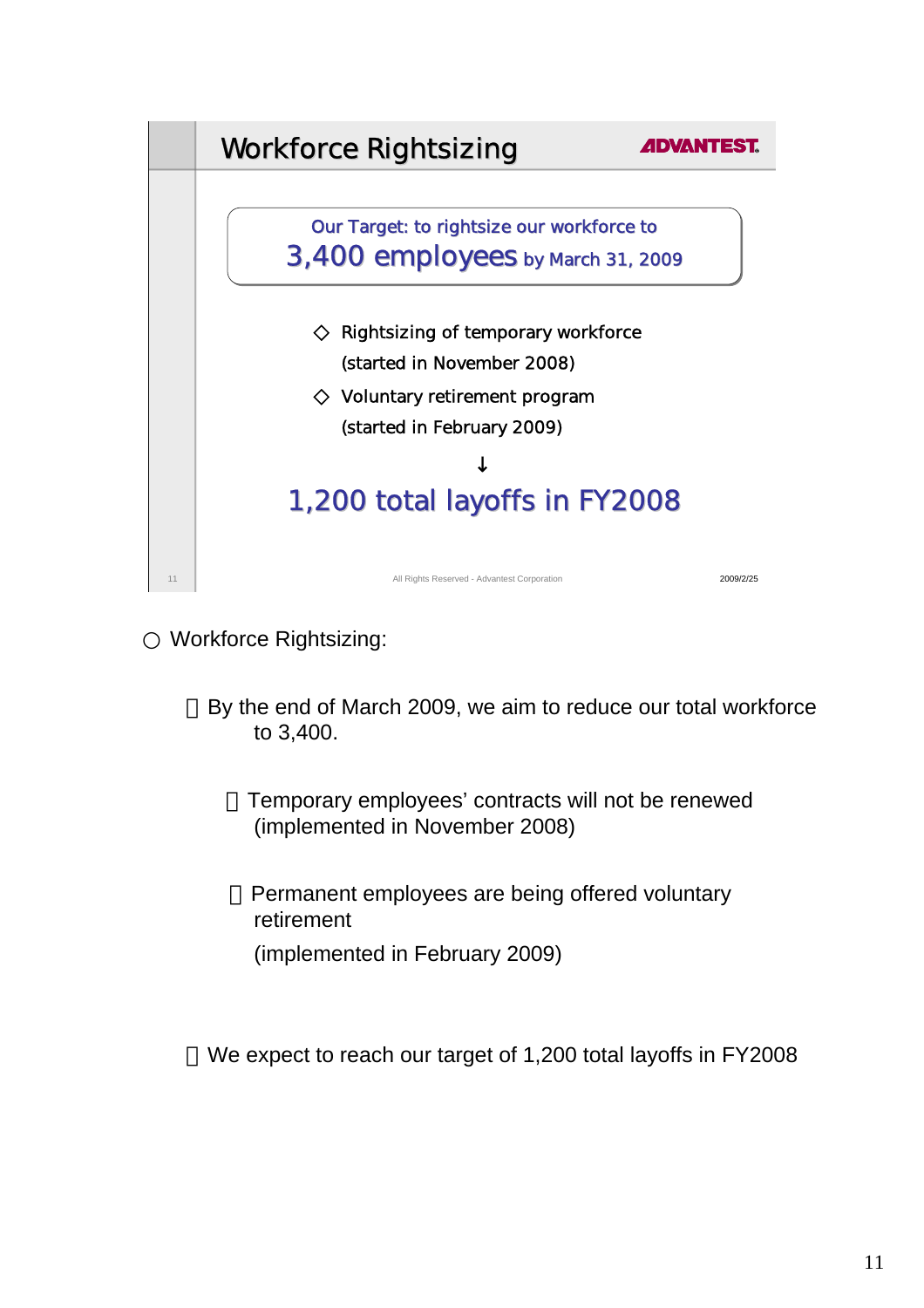

Payroll Reduction

**Executives** 

 Compensation will be reduced by 50-60% Termination of bonuses

**Managers** 

 Salaries will be reduced by 5-20% Termination of bonuses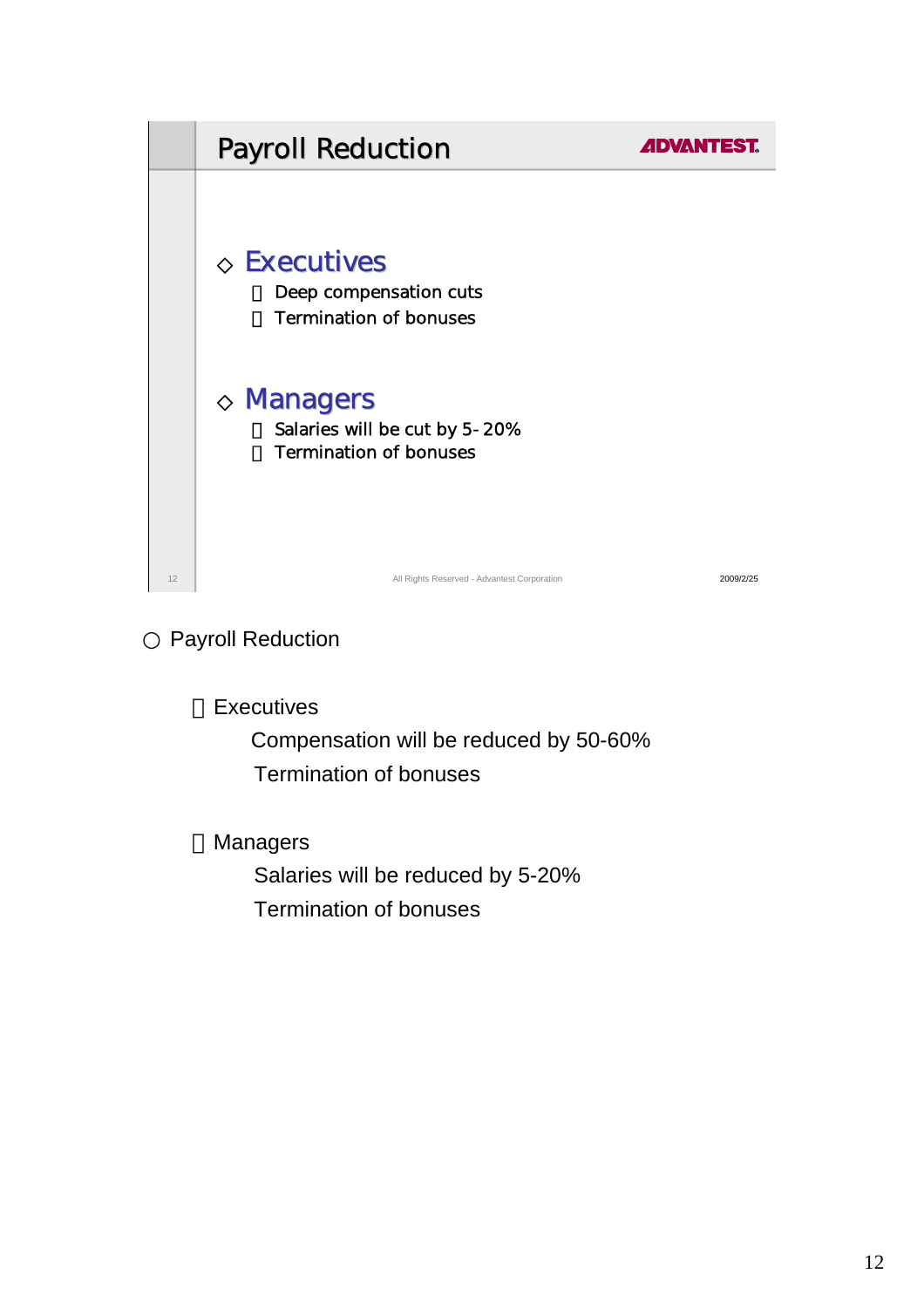|    | <b>Focus on Selected Markets</b><br><b>ADVANTEST</b>                                                                                                                                                                                                                                                                                                  |
|----|-------------------------------------------------------------------------------------------------------------------------------------------------------------------------------------------------------------------------------------------------------------------------------------------------------------------------------------------------------|
|    | 1) Streamlining our Businesses, Realigning our Resources<br>Unprofitable product lines will be pruned to reduce fixed costs<br>A portion of our resources will be redirected to new businesses<br>New Concept Product Initiative will identify and<br>1<br>commercialize new product opportunities<br>Selective entry into new markets<br>$2^{\circ}$ |
|    | 2) Increasing R&D & Production Efficiency<br>Four manufacturing subsidiaries will be consolidated into one<br>Four software subsidiaries will be consolidated into one                                                                                                                                                                                |
|    | 3) Radical Cost-Cutting through Infrastructure Savings<br>Consolidation and elimination of business facilities and<br>other sites<br>Administrative overhead will be cut to the bone                                                                                                                                                                  |
| 13 | All Rights Reserved - Advantest Corporation<br>2009/2/25                                                                                                                                                                                                                                                                                              |

Focus on Select Markets:

Streamlining our businesses, realigning our resources:

Pruning unprofitable product lines will reduce fixed business costs

Resources will be redirected to new businesses

The New Concept Product Initiative will identify and commercialize new product opportunities

Advantest will selectively enter new markets

Increasing R&D and production efficiency

Consolidation of subsidiaries

Four manufacturing subsidiaries will be consolidated into one, as will four software subsidiaries

Radical cost-cutting through infrastructure savings

 ◇Consolidation and elimination of business facilities and other sites

A merciless review of other overhead costs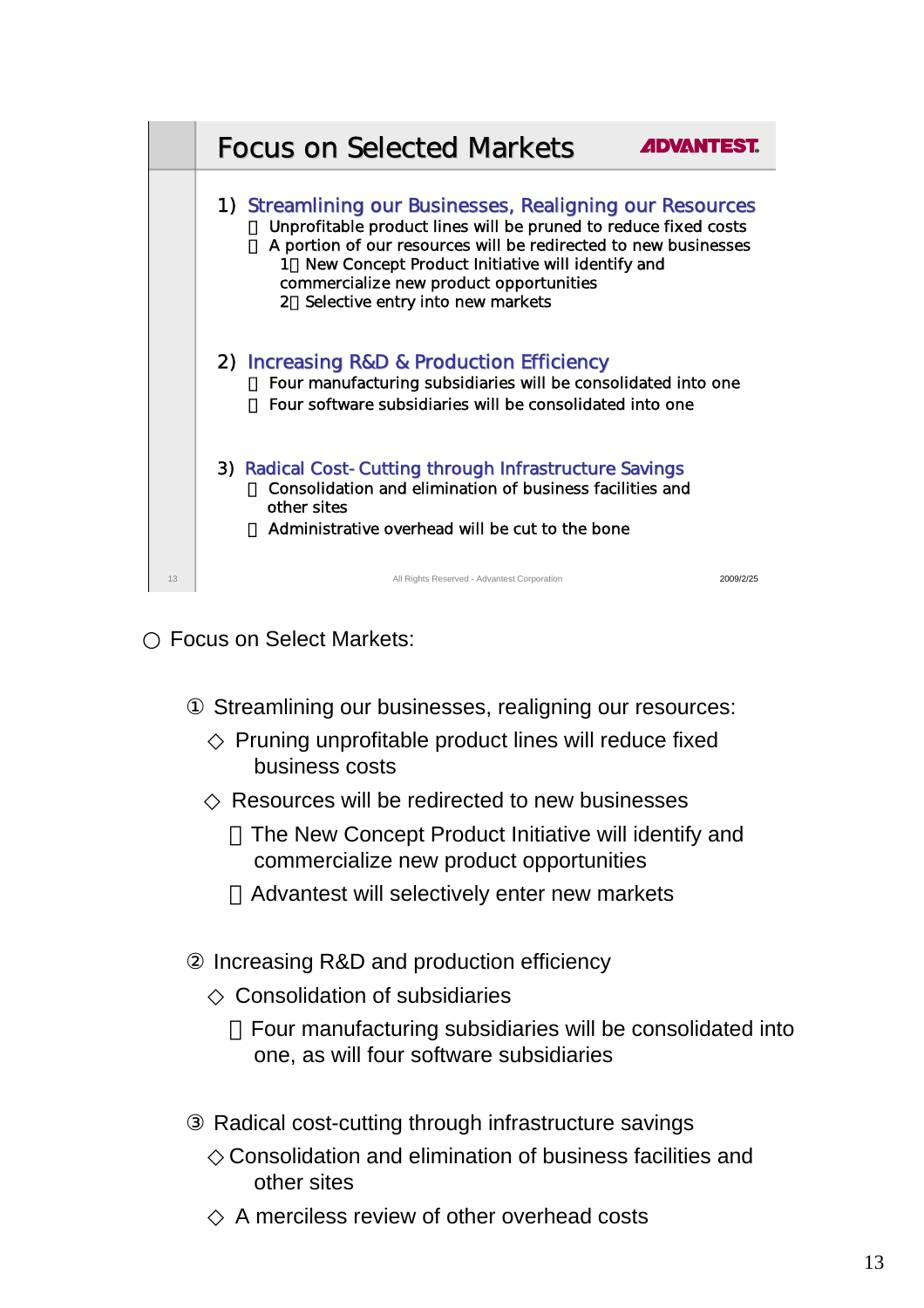